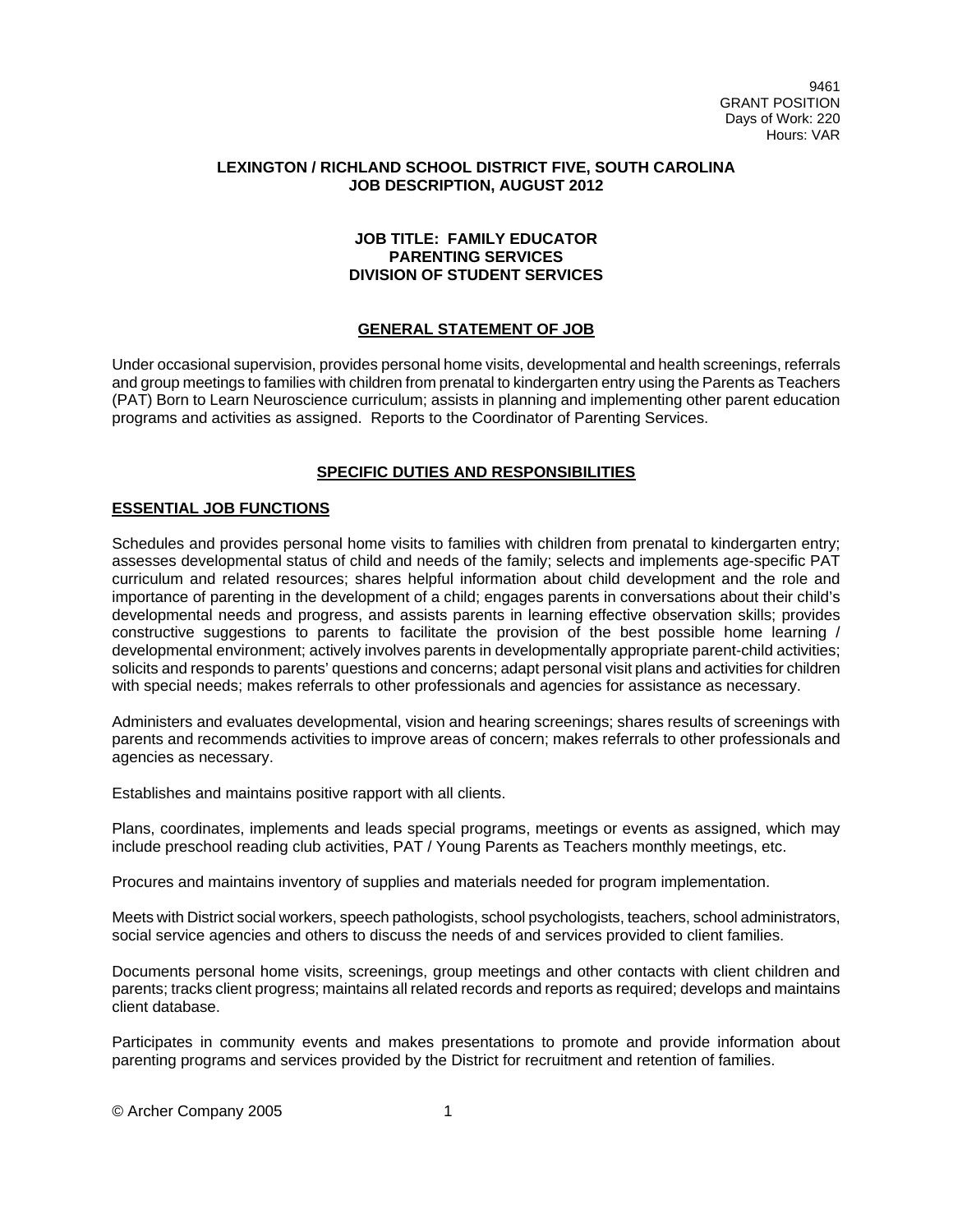Receives and responds to inquiries, concerns and complaints regarding issues, programs, policies and procedures in areas of responsibility.

Keeps abreast of developments in early childhood development and parent education.

Prepares and/or processes client documentation and other records, referrals, lesson plans, personal visit plans, summary reports, memos, correspondence, etc.

Operates a vehicle and a variety of equipment such as a computer, printer, typewriter, fax machine, copier, calculator, telephone, etc.; uses clerical and computer supplies, screening tools, developmental toys and books, etc.

Interacts and communicates with various groups and individuals such as the immediate supervisor, coworkers, other District administrators and staff, various committees, parents, children, various government and community agencies, and the general public.

Attends training, conferences, workshops, etc., as appropriate or required to enhance job knowledge and skills.

### **ADDITIONAL JOB FUNCTIONS**

Cleans toys and environment after meetings.

Solicits donations of goods and services from community agencies for use in assigned programs.

Performs routine administrative/office tasks as required, including but not limited to preparing reports and correspondence, copying and filing documents, answering the telephone, sending and receiving faxes, entering and retrieving computer data, etc.

Performs related duties as required.

#### **MINIMUM TRAINING AND EXPERIENCE**

Requires a Bachelor's degree in education, social work, psychology, public health or related field supplemented by three to six months of related experience, or an equivalent combination of education, training and experience that provides the required knowledge, skills and abilities. Must possess certification as a Parents as Teachers program Family Educator. Must possess a valid state driver's license.

### **MINIMUM QUALIFICATIONS OR STANDARDS REQUIRED TO PERFORM ESSENTIAL JOB FUNCTIONS**

**Physical Requirements:** Requires light work that involves walking or standing some of the time and involves exerting up to 20 pounds of force on a recurring basis, or skill, adeptness and speed in the use of fingers, hands or limbs on repetitive operation of electronic office machines within moderate tolerances or limits of accuracy.

**Data Conception:** Requires the ability to compare and/or judge the readily observable, functional, structural, or compositional characteristics (whether similar to or divergent from obvious standards) of data, people, or things.

© Archer Company 2005 2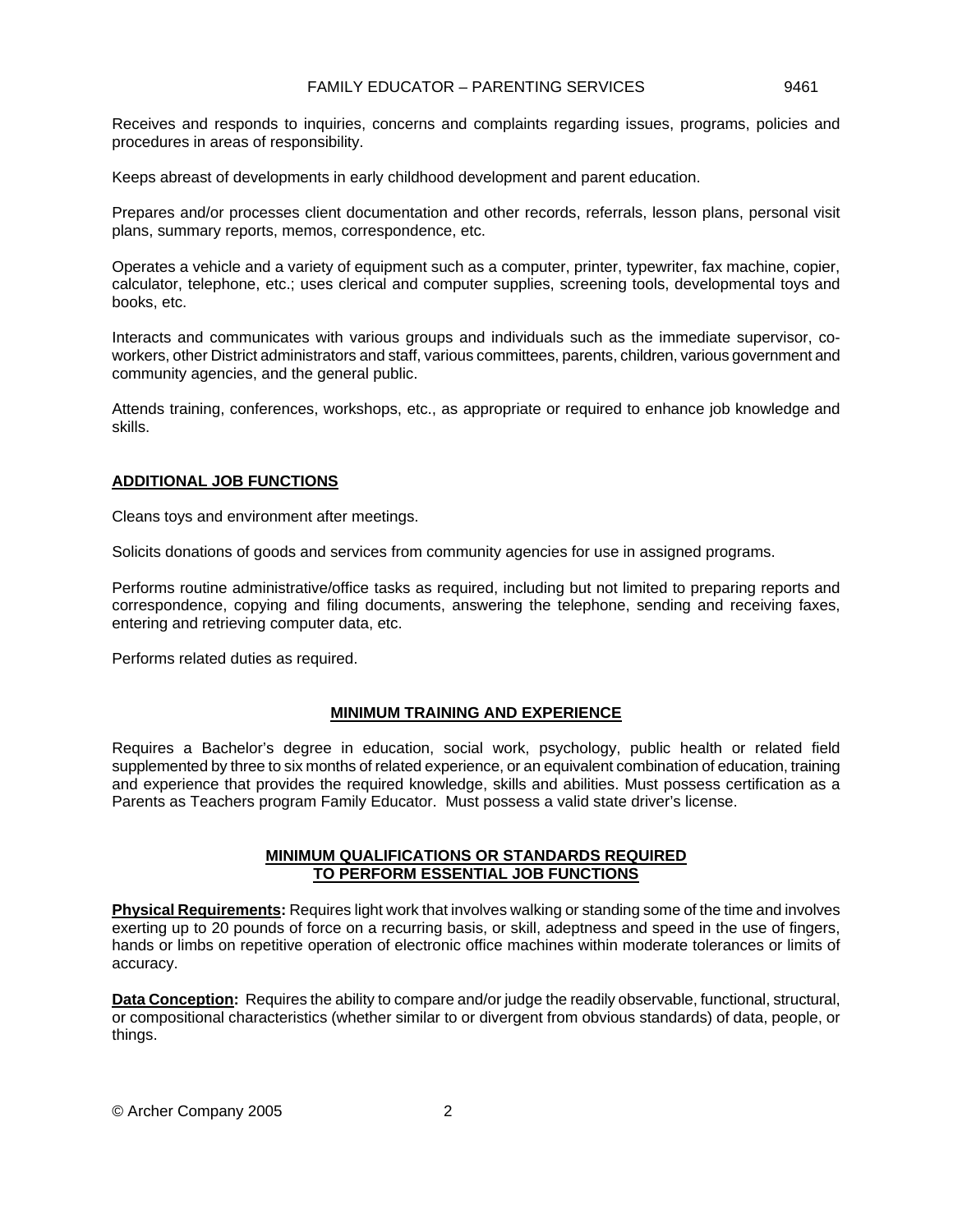**Interpersonal Communication:** Requires the ability of speaking and/or signaling people to convey or exchange information. Includes giving instruction and information to program clients; includes the receiving of information and direction from supervisor.

**Language Ability:** Requires the ability to read a variety of documents and reports. Requires the ability to prepare various types of reports, records, recommendations and other documents with the proper format, punctuation, spelling and grammar, using all parts of speech. Has the ability to speak before an audience with poise, voice control and confidence.

**Intelligence:** Requires the ability to apply principles of logical thinking to define problems, collect data, establish facts and draw valid conclusions; to deal with several abstract and concrete variables. Requires the ability to apply influence systems in client instruction; to learn and understand relatively complex principles and techniques; to make independent judgments in absence of supervision; to acquire knowledge of topics related to primary occupation. Must have the ability to comprehend and interpret received information.

**Verbal Aptitude:** Requires the ability to record and deliver information, to explain procedures, to follow and give verbal and written instructions; to counsel and teach clients; to influence others through persuasive speech and writing. Must be able to communicate effectively and efficiently in a variety of technical and/or professional languages including early childhood education / development, parent education, curriculum development, program development, etc., and with persons of varying educational, cultural and social backgrounds.

**Numeric Aptitude:** Requires the ability to add and subtract totals, to multiply and divide, to determine percentages and decimals and to determine time. Must be able to use practical applications of fractions, percentages, ratio and proportion.

**Form/Spatial Aptitude:** Requires the ability to inspect items for proper length, width, and shape.

**Motor Coordination:** Requires the ability to coordinate hands and eyes in using office equipment; to operate motor vehicles.

**Manual Dexterity:** Requires the ability to handle a variety of items, office equipment, control knobs, switches, etc. Must have minimal levels of eye/hand/foot coordination.

**Color Discrimination**: Requires the ability to differentiate colors and shades of color.

**Interpersonal Temperament**: Requires the ability to deal with people beyond giving and receiving instructions. Must be adaptable to performing under stress when confronted with emergency situations or tight deadlines. The worker may be subject to tension as a regular, consistent part of the job.

**Physical Communications**: Requires the ability to talk and hear: (talking: expressing or exchanging ideas by means of spoken words; hearing: perceiving nature of sounds by ear).

## **PERFORMANCE INDICATORS**

**Knowledge of Job:** Has thorough knowledge of the methods, procedures and policies of the District as they pertain to the performance of duties of the Family Educator. Has considerable knowledge of the functions and interrelationships of the District and other governmental agencies. Is knowledgeable in the laws, ordinances, standards and regulations pertaining to the specific duties and responsibilities of the position. Is able to make sound, educated decisions. Has thorough knowledge of early childhood development, instructional principles and practices for both young children and parents, and the use of technology in instructional operations. Is able to maintain current knowledge of philosophies, trends and technologies used in early childhood / parent education. Is able to maintain assigned caseload effectively and to maintain accurate client records and

© Archer Company 2005 3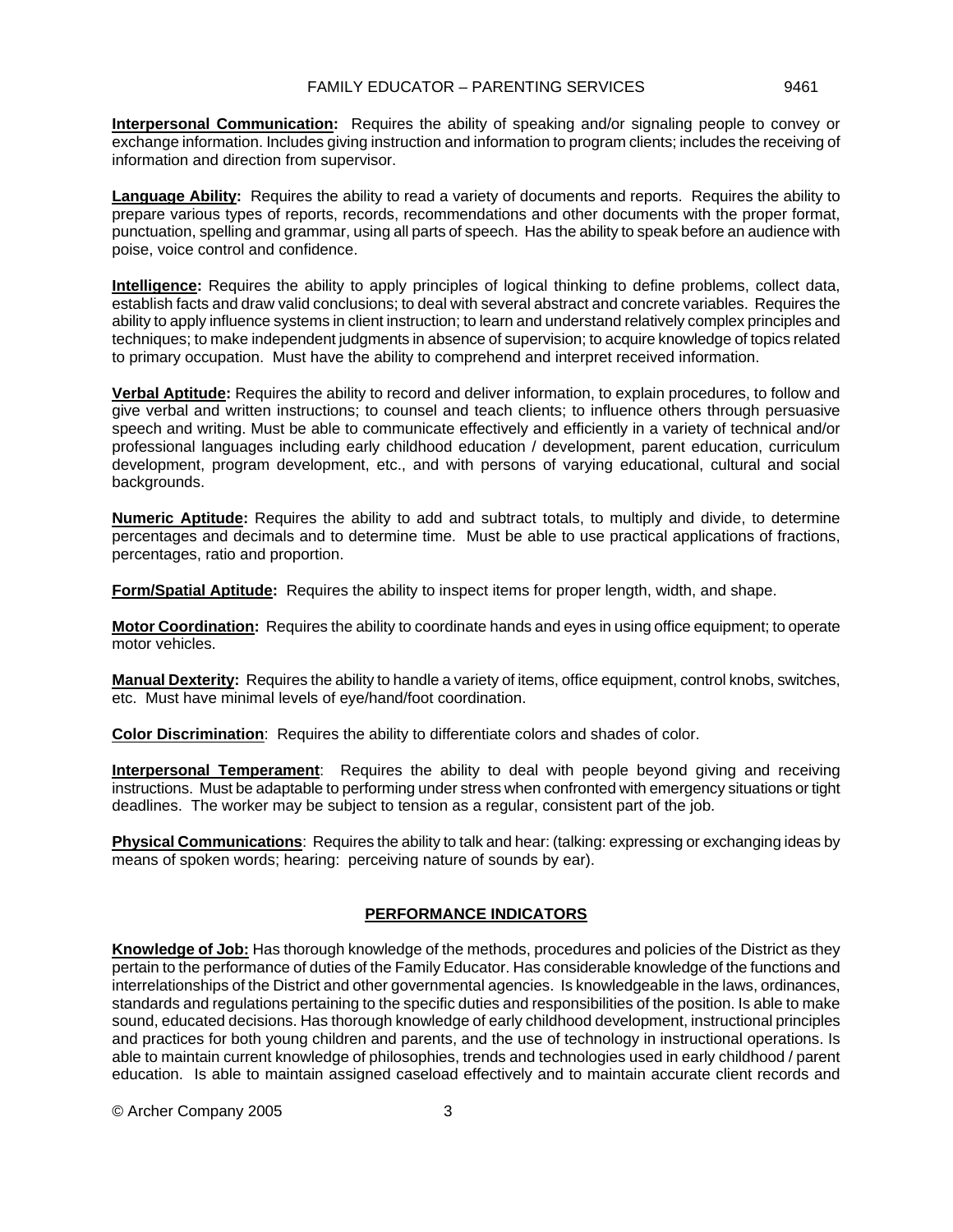reports as required. Is able to develop and maintain positive, cooperative relationships with program participants; is skilled in communicating in an effective, professional and constructive manner, maintaining cultural, social and economic sensitivity at all times. Is skilled in observing child behavior to assess developmental skills and needs, and is able to plan and implement effective plans to help parents provide the best possible environment and relationships to support progressive child development. Is able to effectively coordinate and implement special activities, events and meetings as required. Has knowledge of the methods and materials used in developmental, vision and hearing screenings, and is able to administer such screenings. Is able to provide appropriate client referrals to various professionals and agencies as indicated. Has the ability to offer assistance to co-workers and employees of other departments as required. Is able to take the initiative to complete the duties of the position without the need of direct supervision. Has the ability to plan, organize and prioritize daily assignments and work activities. Has good organizational, technical and human relations skills. Has the ability to learn and utilize new skills and information to improve job performance and efficiency. Has knowledge of proper English usage, punctuation, spelling and grammar. Has knowledge of modern office practices and technology; has skill in the use of computers for word and data processing and records management. Is able to read and interpret relatively complex materials pertaining to the responsibilities of the job. Is able to assemble and analyze information and make written reports and records in a concise, clear and effective manner. Has knowledge of the terminology and various professional languages used within the department. Knows how to maintain effective relationships with personnel of other departments, professionals, parents, children, and members of the public through contact and cooperation. Has the skills to be able to communicate in a professional and articulate manner with clients, co-workers, District management, professionals and others. Is able to make effective presentations with professionalism and confidence. Knows how to react calmly and quickly in emergency situations.

**Quality of Work**: Maintains high standards of accuracy in exercising duties and responsibilities. Exercises immediate remedial action to correct any quality deficiencies that occur in areas of responsibility. Maintains high quality communication and interaction with internal and external entities with whom the position interacts.

**Quantity of Work**: Performs described Essential Functions and related assignments efficiently and effectively in order to produce quantity of work which consistently meets established standards and expectations.

**Dependability**: Assumes responsibility for completing assigned work. Completes assigned work within deadlines in accordance with directives, policy, standards and prescribed procedures. Maintains accountability for assigned responsibilities in the technical, human and conceptual areas.

Attendance: Attends and remains at work regularly and adheres to policies and procedures regarding absenteeism and tardiness. Provides adequate notice to higher management with respect to vacation time and leave requests.

**Initiative and Enthusiasm**: Maintains an enthusiastic, self-reliant and self-starting approach to meet job responsibilities and accountabilities. Strives to anticipate work to be accomplished, and initiates proper and acceptable action for the completion of work with a minimum of supervision and instruction.

**Judgment**: Exercises analytical judgment in areas of responsibility. Identifies issues or situations as they occur and specifies decision objectives. Identifies or assists in identifying alternative solutions to issues or situations. Implements decisions in accordance with prescribed and effective policies and procedures and with a minimum of errors. Seeks expert or experienced advice where appropriate and researches issues, situations and alternatives before exercising judgment.

**Cooperation**: Accepts supervisory instruction and direction and strives to meet the goals and objectives of same. Questions such instruction and direction when clarification of results or consequences are justified, i.e., poor communications, variance with established policies or procedures, etc. Offers suggestions and recommendations to encourage and improve cooperation intra- and inter-departmentally.